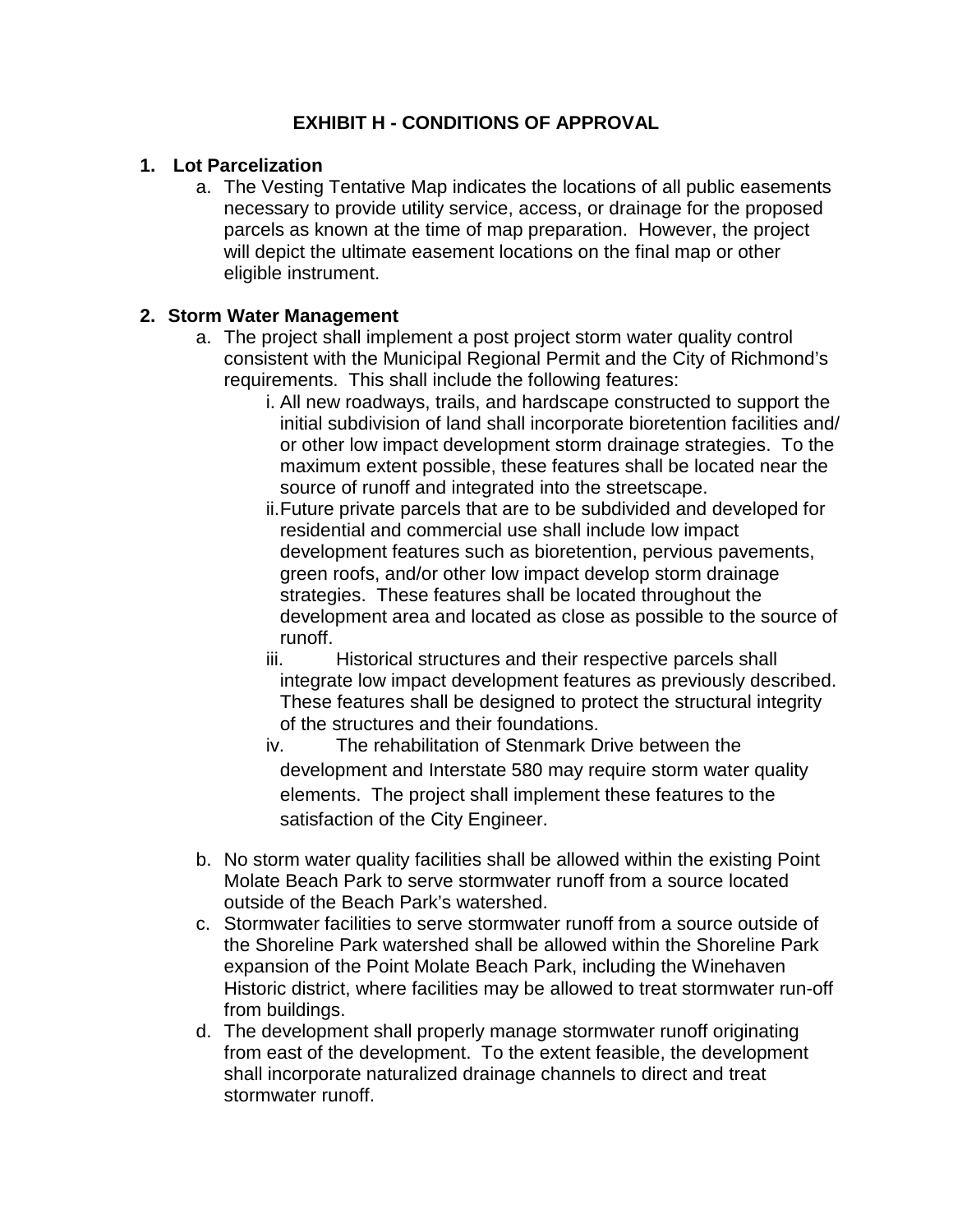e. Culverts shall be of sufficient size to perform hydraulically similar to a bridge in a frequent storm event; where feasible, culverts shall be sized to allow for wildlife crossing. The final design of these features shall be reviewed and approved by the Community Development Director and City Engineer.

# **3. Earthwork**

- a. To the extent feasible, the development shall grade the site to complement the existing topography. The development shall complete the mass grading necessary to manage drainage within the parcels and conform to the adjacent public streets. The site grading shall be developed to minimize the amount of soil exported or imported to the site. For soil remediation, the project may import and/ or export soil as necessary to accomplish the cleanup.
- b. Grading on parcels with historic buildings, if required, shall manage drainage per the California Building Code and not impose additional loads on the structures. The proposed grading plan shall be completed to the satisfaction of the Community Development Director and Building Official.
- c. Should the development export soil by barge, the applicant shall secure all necessary approvals from Local, State, and Federal regulatory agencies prior to commencing the activity. In addition, the project shall ensure the existing dock has adequate capacity to carry the additional load.
- d. Any grading activity that occurs prior to development of the parcels shall implement best management practices to minimize erosion and sediment release to the Bay. Additionally, the applicant shall install temporary storm drainage collection infrastructure to collect and convey runoff.

# **4. Transportation**

- a. The project shall improve Stenmark Drive from the project site to Interstate 580. There are two segments of Stenmark Drive that shall receive improvement:
	- i. Within the project site, the project shall provide vehicle travel lanes, on street parking, curbs and gutters, sidewalks, and bicycle lanes that comply to current design standards, where feasible. The street shall include amenities such as street lighting and landscaping. Any deviations form current design standards shall be subject to review and approval by the City Engineer.
	- ii.From the development area south to Interstate 580, the development shall update the roadway to comply with current design standards with reference to lane and shoulder width; drainage; horizontal and vertical sight distance; and slope stability. Stenmark Drive shall include street lighting, striping, signage, and safety devices such as metal beam guardrails. Furthermore, the development shall integrate Class II bicycle facilities within this segment, where feasible, to the satisfaction of the City Engineer.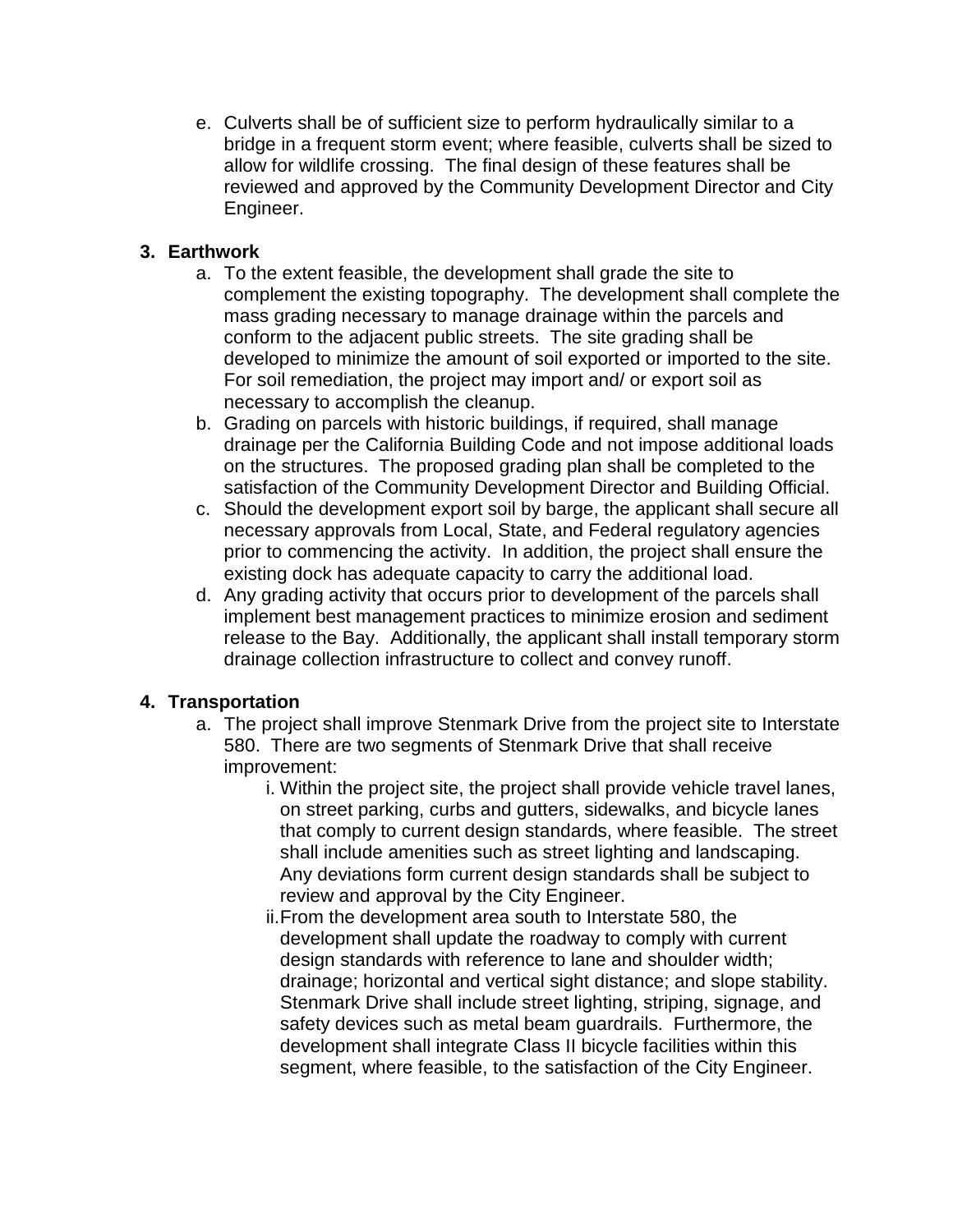- b. The project shall complete upgrades to intersections along Stenmark Drive that could include turn lanes and crosswalks to enter driveways and side streets to the satisfaction of the City Engineer.
- c. The project shall complete all offsite street improvements on streets controlled by the City identified in the traffic study that are required to mitigate the project's impact to the satisfaction of the City Engineer.
- d. The project shall rehabilitate and/ or construct street pavement along Stenmark Drive from Interstate 580 to the northerly limit providing for a design life of at least 20 years based upon a Traffic Index as approved by the City Engineer.
- e. The slopes adjacent to Stenmark Drive are subject to erosion. The project shall stabilize these slopes. In addition, the project shall install drainage including ditches, pipes, culverts, and related appurtenances to prevent erosion and inundation of the roadway. These improvements shall be completed to the satisfaction of the City Engineer.
- f. As segments of Stenmark Drive are located within private property, the project shall secure an easement of sufficient width and length to support the improvements previously described.
- g. The project shall re-align Dutra Quarry Road to provide adequate sight distance, enhance bicycle safety, and allow vehicle maneuvers.

# **5. Utilities**

- a. The project shall underground all overhead utilities within the project area and along Stenmark Drive to Interstate 580.
- b. The project shall secure a permanent right to enter with private property owners in order to maintain the force main. This shall include making all improvements necessary to facilitate equipment access to manholes and related appurtenances located on private property. The project shall install a force main of sufficient size and capacity to serve the development along the alignment illustrated in the Vesting Tentative Map. The project shall complete a geotechnical assessment to confirm that the force main can be installed by trenchless methods below Interstate 580. In addition, the project shall adjust the alignment as needed to accommodate geologic, topographic, property ownership, and/ or other constraints encountered. The project's preliminary design shall be reviewed and approved by the City Engineer prior to finalizing the construction document. The applicant shall secure an easement of no less than 15 feet in width through all private properties along the force main's alignment.
- c. If the project includes an onsite wastewater treatment plant or if at the time of wastewater infrastructure final design East Bay Municipal Utility District has recycled water capabilities to serve the project, the project shall include recycled water piping within Stenmark Drive and roadways within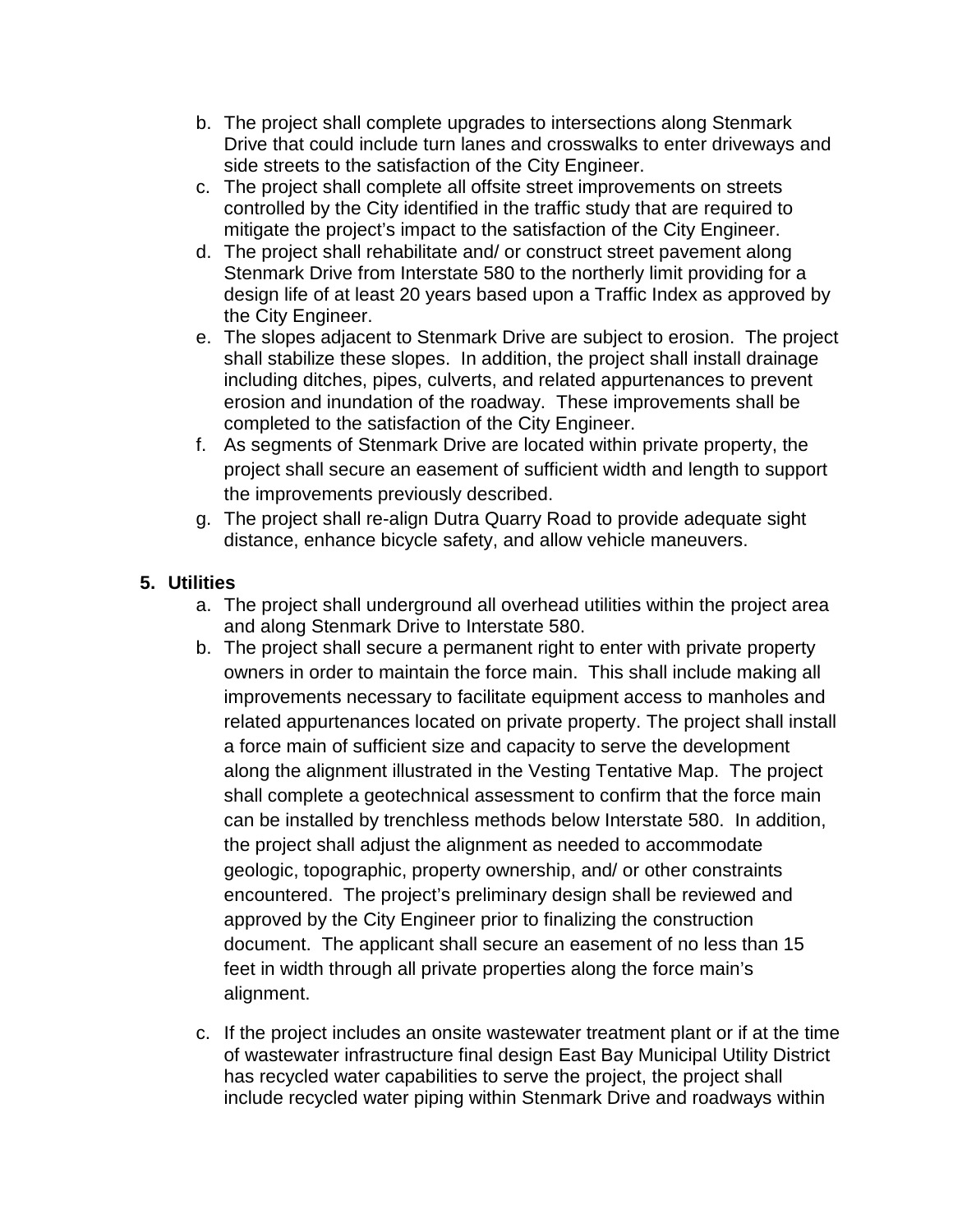the development area, to the extent feasible as determined by the City Engineer.

- d. The project shall construct access roadway and related appurtenances to support the new East Bay Municipal Utility District reservoirs.
- e. All proposed equipment required by the East Bay Municipal Utility District shall not be located within the Shoreline Park parcel. To the extent feasible, this equipment shall be located below ground. All above ground equipment shall be screened and all structures shall be designed in an architectural style complimentary to the development to the extent permitted by East Bay Municipal Utility District.
- f. The sanitary sewer pump station shall be designed and constructed with high quality components, contain multiple pumps, emergency power generation, and telemetry for remote monitoring. The final design shall be completed to the satisfaction of the City Engineer. The applicant shall submit a basis of design report that indicates performance requirements and general pump station configuration for review and approval by the City Engineer prior to finalizing design.
- g. The application shall rehabilitate sanitary sewers downstream of the force main as required to accommodate project flows as determined by the City Engineer.
- h. The application shall complete a video inspection of the condition of all storm drain pipelines that the project proposes to connect to including outfalls to the Bay. The inspection shall note defects and provide recommendations for repair. All storm drainage outfalls shall be rehabilitated to the satisfaction of the City Engineer.
- i. Along the force main's alignment, the project shall install two 2 inch in diameter conduits for fiber optic cable. At intervals of ne less than 800 feet and as directed by the City Engineer, the project shall install access boxes of at least 30 inches wide by 48 inches long. Each conduit shall have a pull rope installed.

# **6. Bay Trail**

a. The onsite Bay Trail and Shoreline Park facilities shall be substantially constructed as part of the initial development phase prior to issuance of the first certificate of occupancy.

# **DRB Recommended Conditions of Approval:**

- 7. **Supplemental information** that was attached to the DRB on 7-21 via email from Staff shall be adopted into the Design Guidelines including option B of the shoreline park.
- 8. **Public private buffer zone:** When a public park or public space interfaces with a private residential zone, a buffer zone shall be established at the ground floor. The dimension of this zone will vary with the site but at no time shall it be less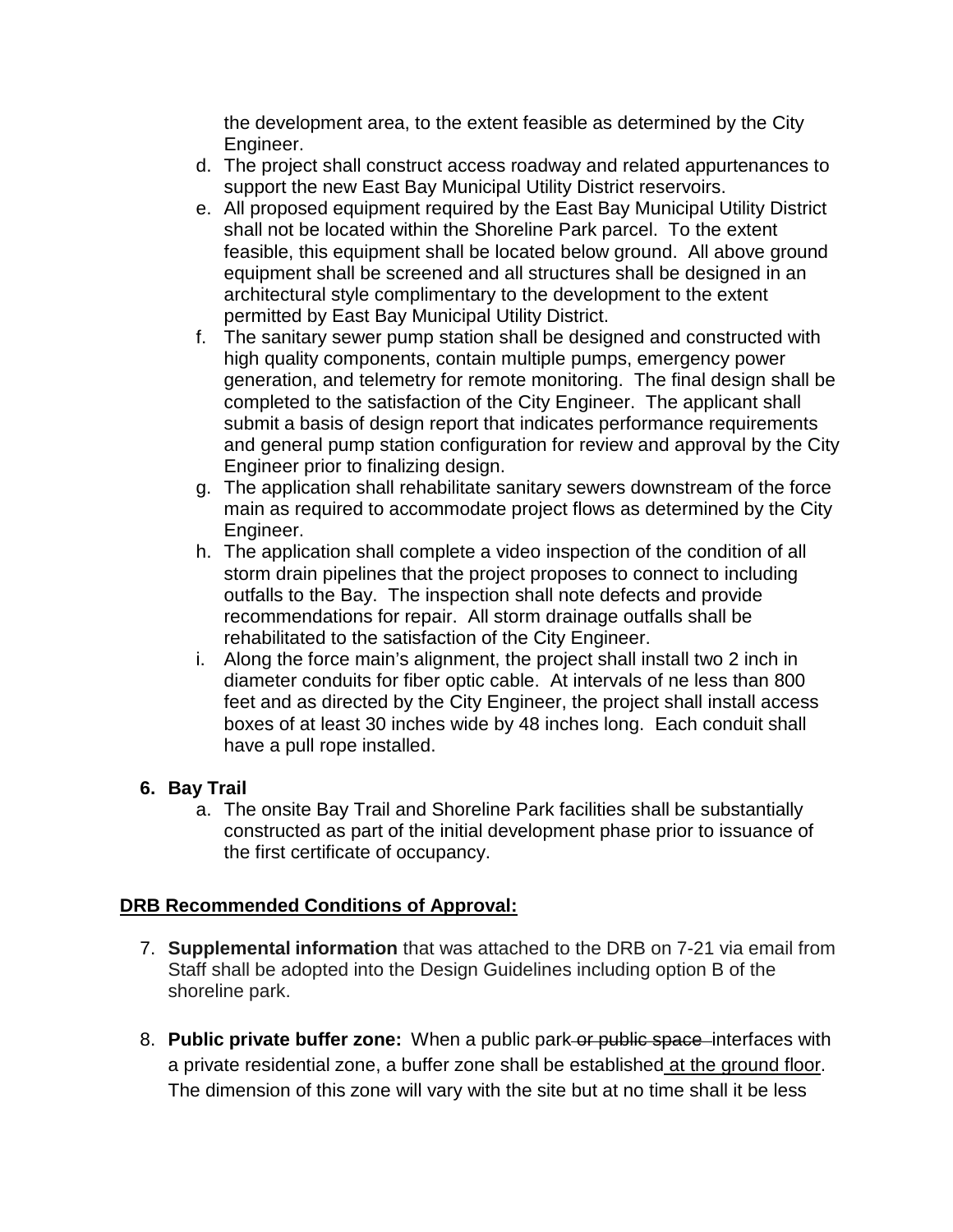than 20 feet. This buffer can be inclusive of required setbacks. A visual break consisting of landscaped berms or dense landscaping or landscape wall shall be considered. See illustrations example below.



- 9. COA # 9 **Page 2-23 Section A** is incorrect as depicted in the July 17, 2020 Preliminary Design Guidelines and shall be corrected in the final Design Guidelines. and shows a fill bank that shall not occur - This section is misleading and is NOT the intent of the developer. Section shall be corrected.
- 10.COA # 10 **pages 2-27, 2-21, 2-19, etc**, continue to show the Bay Trail on top of a proposed wildlife sanctuary bounded by the remaining sections of original rock that was part of the point before it was graded flat. The Bay Trail shall or any public trial shall not encroach on this wildlife area the original rock at the Point unless they comply with mitigation measure protecting nesting birds, including nesting osprey (e.g., Mitigation Measures 4.3-5 and 4.3.-7 for the Project and BIO-2 for the Bay Trail).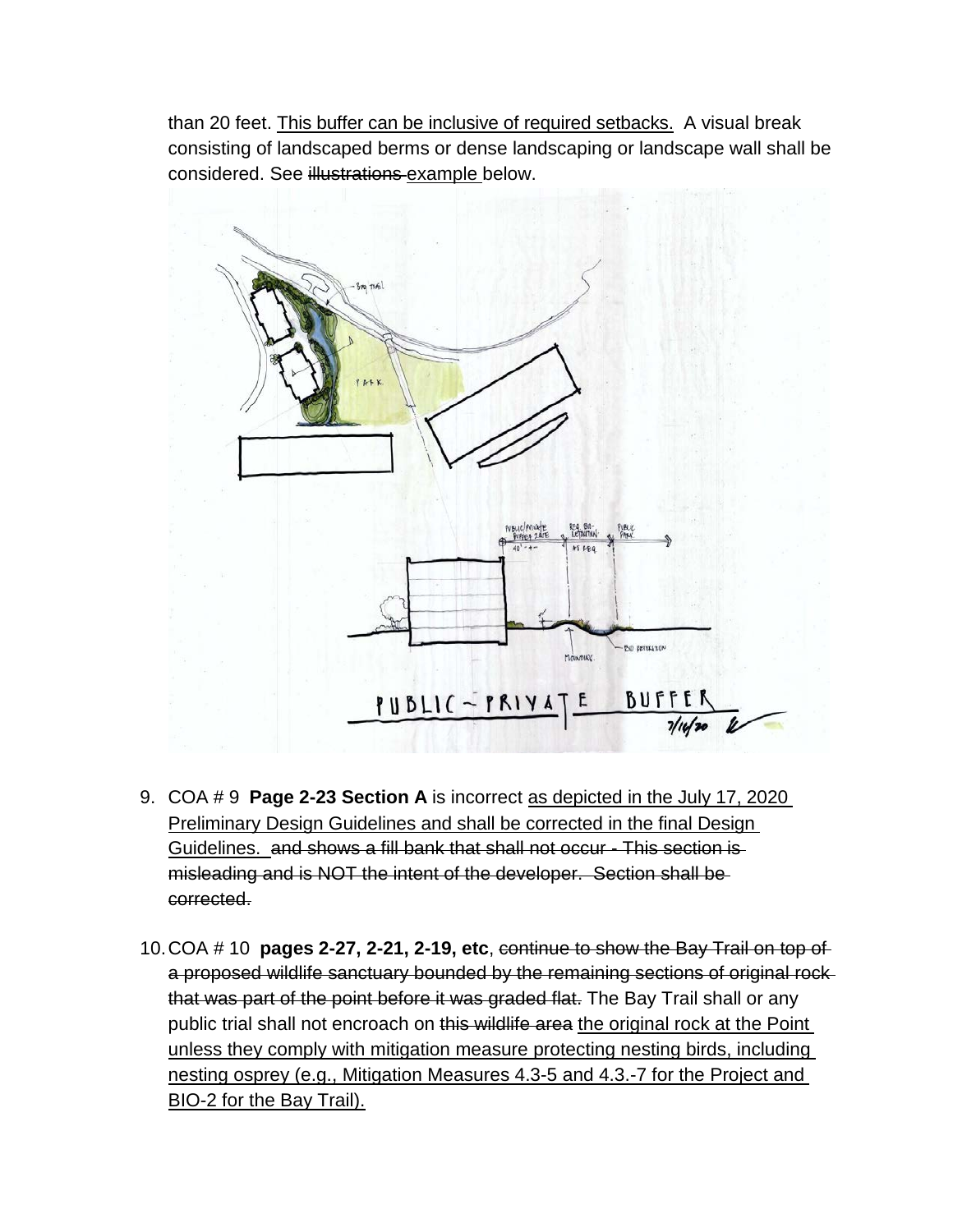- 11.**Section #7 correction page 2-50**  Cross section shall be revised to Ddelete access drive between Stenmark and the east side of the multi-family building. building face and move building face to a setback of 10 feet from the Pedestrian Trail.
- 12.**Page 2-52 Alley section.** Revise or remove alley section on page 2-52. Alleys shall have features that This section is not appropriate for Point Molate - see supplemental section for clarification. Board is open to other reasonable alternatives that achieve the same or similar result. The intent is to mitigate high vertical walls that create an unsightly and noisy alley, such as with trees and other plantings, building breaks, or building projections on the facade. There needs to be enough room to have a tree grow.

# 13.**2.14 Block Structure, building Placement and allowable height - page 2-53**

Add: Eco - district higher density alternative:

In an effort to limit the mass grading that will be needed to allow a "Block Structured Grid community" that is proposed, aA higher density building and diverse mix of unit types typology consisting of view-oriented flats orand townhomes that are organized around the natural topography and naturalized riparian corridors is the a preferred community pattern. This type of pattern would may integrate community gardens and internal views of riparian and wildlife corridors to the extent feasible into a more-holistic and unique Point Molate experience. Another community objective is to encourage a diverse mixof unit types that would allow all income groups to be able to live in this area.

- 14.**Page 2-64 Stormwater system:** The language of condition # 2 in the staff report supersedes this section. This intent is to naturalize the existing patterns.
- 15.**Page 2-67 Include historic preservation** as a side note in phase 1 We understand that phase one is for infrastructure but want to make sure that the preservation component is part of a phase one build out.

*Conditions # 16 -25 should also be reflected in the PM-PAD zoning text and in the Design Guidelines, as appropriate, as an eco-district alternative. These conditions are intended to help shift these rather restrictive and the proposed clustered development standards compacted building set-back standards into a slightly more relaxed pattern language that wants tocan respond to a more natural and open environment. Design Guidelines should add that the eco-district alternative is preferred, but clustered development is permitted if clustering would equally or better*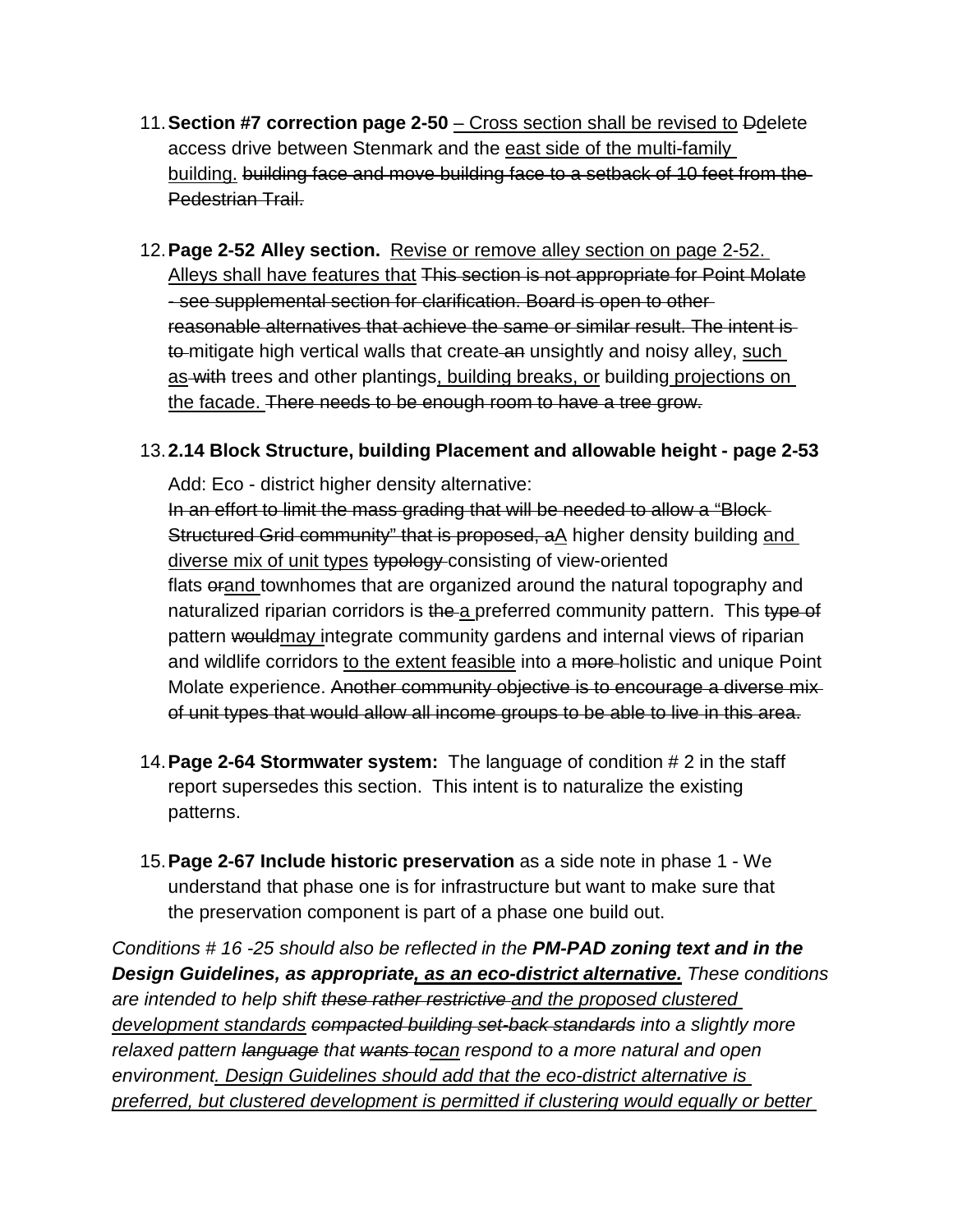# *achieve overall design goals, including, open space access, scenic views, and contiguous open space.*

#### 16.COA # 16 **page 3-5**

Max lot coverage from 70% to 65% Max Building height: 28' for 2 story and 35' for three story Front yard setback from 5 feet to 10 feet - 5 foot setback for porches Front garage setback from 5 feet to 10 feet.

### 17.COA #17 **3-7**

Max lot coverage from 70% to 65% Max Building height: 28' for 2 story and 35' for three story Front yard setback from 5 feet to 10 feet - 5 foot setback for porches \*\*Alley setback - see diagram on supplemental - need tree pockets \*\*An alternative alley design can be proposed that achieves the goal of breaking long wall of garages with landscape and plantings.

### 18.Page **3-9**

Max lot coverage from 65% to 60% Max Building height: 28' for 2 story and 35' for three story Front yard setback from 5 feet to 10 feet - 5 foot setback for porches Front garage setback from 5 feet to 10 feet Rear yard setback from 10' to 15'

# 19.Page **3-11**

Max lot coverage from 80% to 75% Max Building height: 28 ' for 2 story and 35' for three story Front yard setback from 5 feet to 10 feet - 5 foot setback for porches Front garage setback from 5 feet to

10 feet. Rear yard setback from 10'

to 15'

\*\*Alley setback - See Diagram on supplemental - need tree pockets \*\*An alternative alley design can be proposed that achieve the goal of breaking long wall of garages with landscape and plantings.

# 20.Page **3-13**

Max lot coverage from 80% to 75% Max Building height: 28' for 2 story and 35' for three story Front yard setback from 5 feet to 10 feet - 5 foot setback for porches Front garage setback from 5 feet to 10 feet. Rear yard setback from 10' to 15'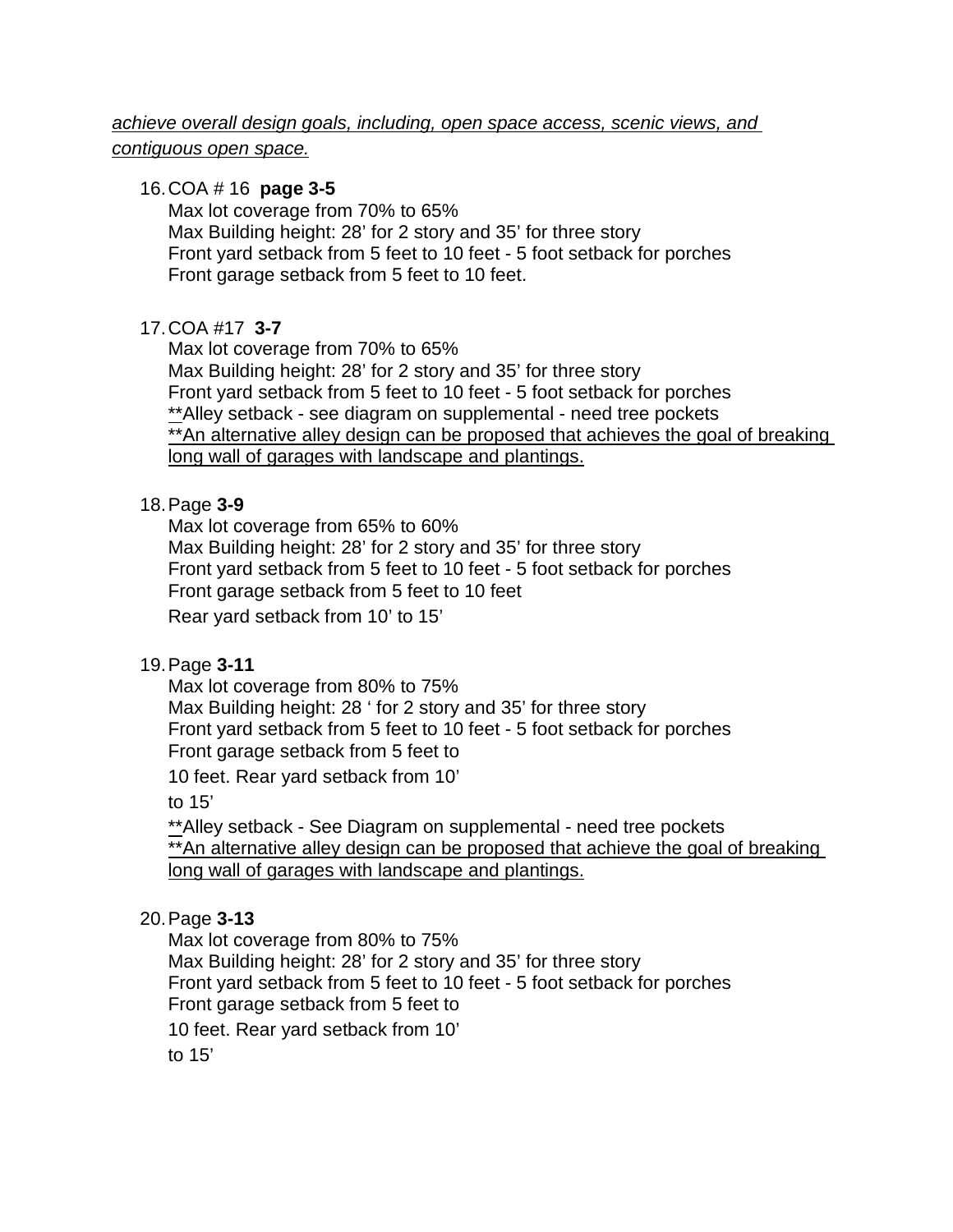## 21.Page **3-15**

Max lot coverage from 80% to 75% Max Building height: 28' for 2 story and 35' for three story Front yard setback from 5 feet to 10 feet - 5 foot setback for porches Front garage setback from 5 feet to 10 feet. \*\*Alley setback - See Diagram on supplemental - need tree pockets  $\frac{1}{x}$  An alternative alley design can be proposed that achieve the goal of breaking long wall of garages with landscape and plantings.

#### 22.Page **3-17**

Where abutting a residential District, the setback shall be increased from 10' to be a min. of 15'

# 23.Page **3-19**

Step-backs should be considered in proportion to the overall massing of the buildings Step-backs of the building should be expressed as should rather than shall. In this way, the overall architectural response can be evaluated by the DRB at the time of development plan review and step-backs can be evaluated accordingly shall be revised to be:

Promenade floors 3 and above should be step-back instead of 4 and above.

At the Point: floors 3 and above should be step-back instead of 5

and above - see diagrams in the supplemental - subject to DR consideration at the time of design.

# 24.Page **3-25**

Delete all glass facades in bottom right. Not appropriate. Too reflective on the water.

# 25.Page **3-33 - Elements requiring screening:**

All ground mounted AC or HEAT PUMP mechanical equipment must be totally screened from view and screening must be constructed out of sturdy sound attenuating material that is complementary to the adjacent exterior material. AC and Heat Pump equipment shall not be located directly-and not adjacent to other a bedroom window or located in the front yard.

# 26.Page **5-23 trail heads**

Add a continuation of the trail above the Point on the bluff to connect to the ridge so it is not a dead end.

# 27.Page **5-23 trail heads**

Alternative B park plan in the supplemental Design Guidelines submittal supersedes this park layout.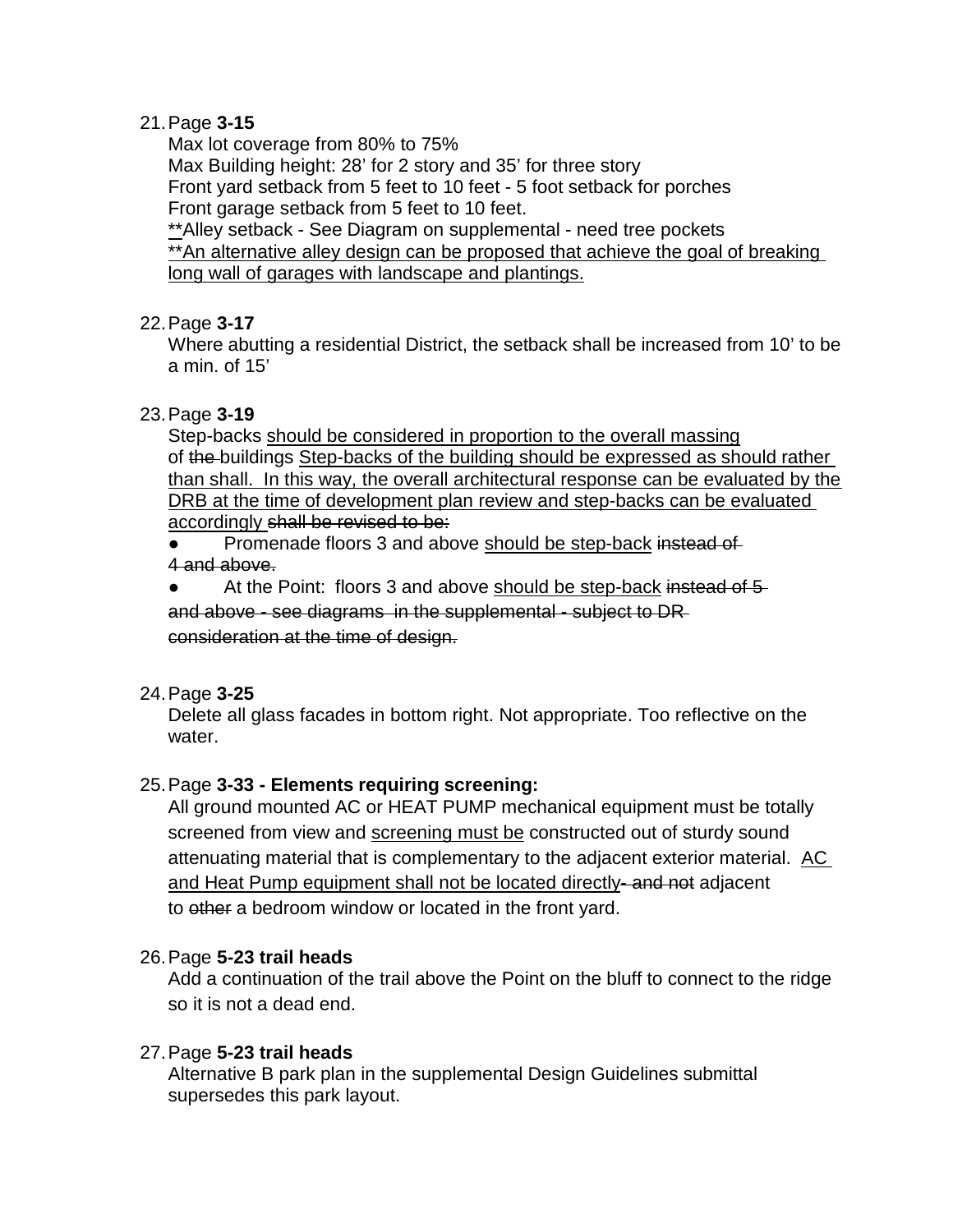#### 28.Page 5-27

The extra Large monument / gateway sign depicted in the illustration is discouraged so it shall should be removed from the Design Guidelines.

# 29.P**age 5-37**

This page shall be revised to correspond to the revised vesting tentative map dated August 12, 2020. Outfall and bioretention diagrams are obsolete. See-COA #2

### 30.P**age 5-42 Invasive species**

It shall be the responsibility of Winehaven Legacy LLC the project and not the Parks department of the City of Richmond to remove the Eucalyptus trees westeast of Stenmark Derive and re-plant per the SEIR's recommendations mitigation measure.

### 31.P**age 5-49 exterior utilities:**

All ground mounted AC or HEAT PUMP mechanical equipment must be totally screened from view and screening must be constructed out of sturdy sound attenuating material that is complementary to the adjacent exterior material. AC and Heat Pump equipment shall not be located and not directly adjacent to other bedroom windows or located in the front yard. AC or HEAT PUMP equipment cannot be "screened with plant material." Exterior utilities shall be accessible to service (not service vehicles per se).

32.This COA is intended to supersede the wording of the open space formula that is now in the PA-PAD zoning. The open space map and parking program for the open space presented to the Planning Commission is intended to supersede the wording of the open space formula that is now in the PA-PAD zoning.

#### **Open space definitions and bay trail improvements:**

Phasing: "The Bay Trail: and Shoreline Park facilities shall be substantially constructed as part of the initial development phase prior to issuance of the first condition of occupancy."

Area Map: For purposes of informing the public and city staff, a development area / open space area graphic map shall be established to clearly show the planning commission, in graphic form, which spaces are deemed open space and which areas are deemed developed. The public and city staff can then clearly see and calculate open space and developed area and clearly see if the open space is indeed within a developed area.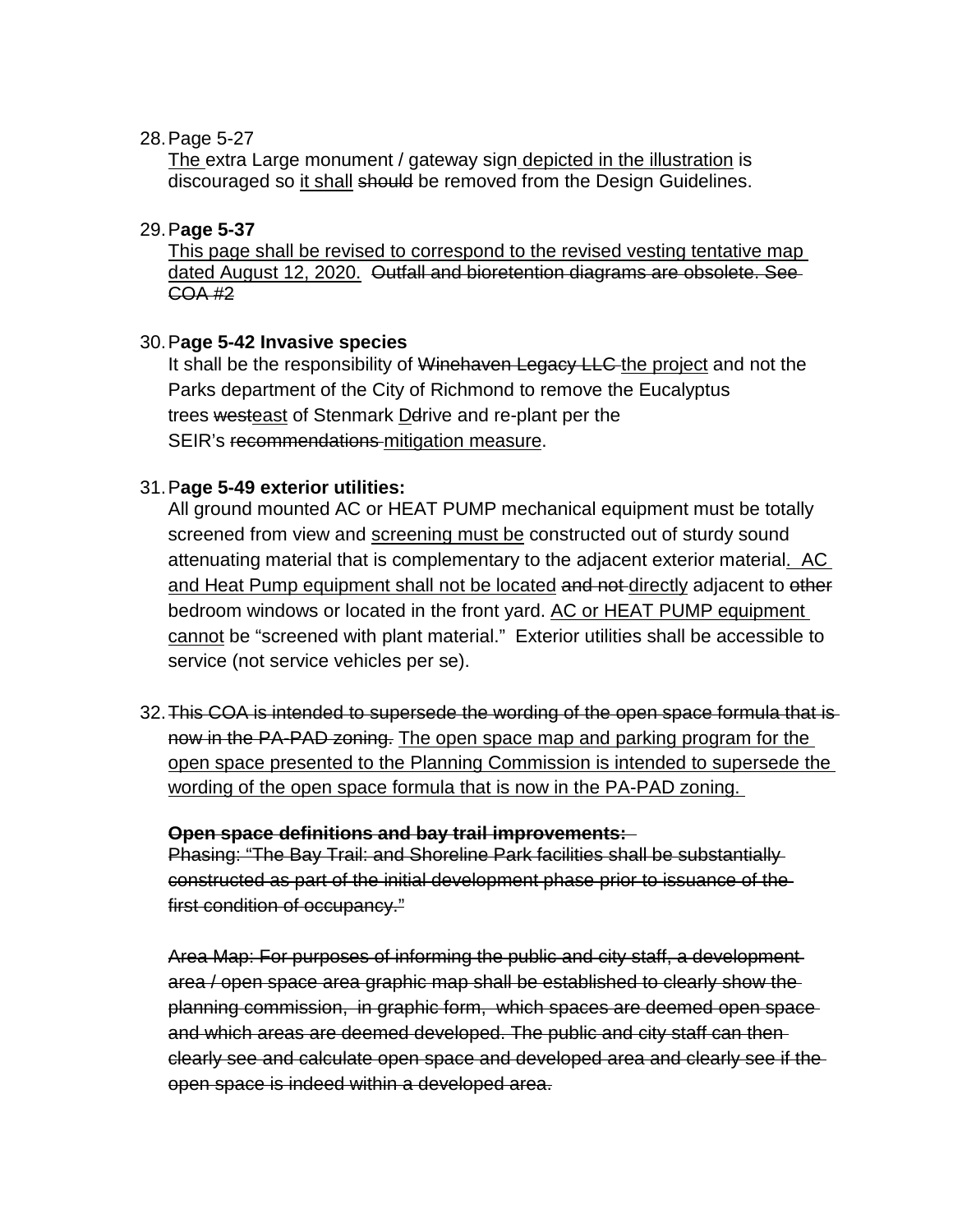Parking for Open Space and Shoreline Park Lands: At least 250 publicparking spaces for motor vehicles shall be considered for public access to Shoreline Park and Open Space lands - the final count shall be presented at the PC.

- 33.When naming the different neighborhood in the Project area for marketing purposes do not use Change naming 'The Point' (downtown Point Richmond Apt-Building) and or 'The Village' (Richmond Village Apts) because these names have been used to refer to other places/developments in the City. these are confusing and misleading.
- 34.**Wayfinding/Signage** The project shall include Wwell-designed signage that integrates into the environment well and is in harmony with the design guidelines to help people find where they are going and to not get lost. And eEvacuation plan signage for safety (as this is some of the closest housing next to the refinery we've seen) shall be provided at distinct location within the project.
- 35.**Color Palette & Materials -** Colors should be muted and blend into the hillside seamlessly. They need to work well with possibility of diesel particulate coating from marine & industry (easy to clean). Materials shall be easy to clean due to the project's location near the Bay and industrial uses.
- 36.**Natural planting** The development should emphasize natural/native plantings and limit turf. have less green lawn areas and more natural/native plantings.
- 37. Page1.6.2 under the community design guidelines section please include the words
	- "housing for multiple income levels are desired."
- 38.The Native American cultural history on the site should be incorporated into an interpretive center and acknowledged with interpretive signage. The Project shall comply with SEIR mitigation measures requiring planting of traditional Native American plants. The bluff is an appropriate location for a dedicated observation point in conjunction with an Interpretative Center located elsewhere on the Project site. An Interpretive Center is appropriate in an area where foot traffic and other public facilities support a successful public facility. The bluff, where a public overlook is planned for walkers and hikers, could provide cultural interpretive signage taking advantage of the wide-spanning views of the Bay, Marin County, and San Francisco. Regarding project naming, in particular the Point and Bluff, careful community and tribal input should be required prior to naming. Native American Cultural Center be integrated into the top of the bluff of this plan. The Point should be re-named Ohlone Point and the bluff -Ohlone Bluff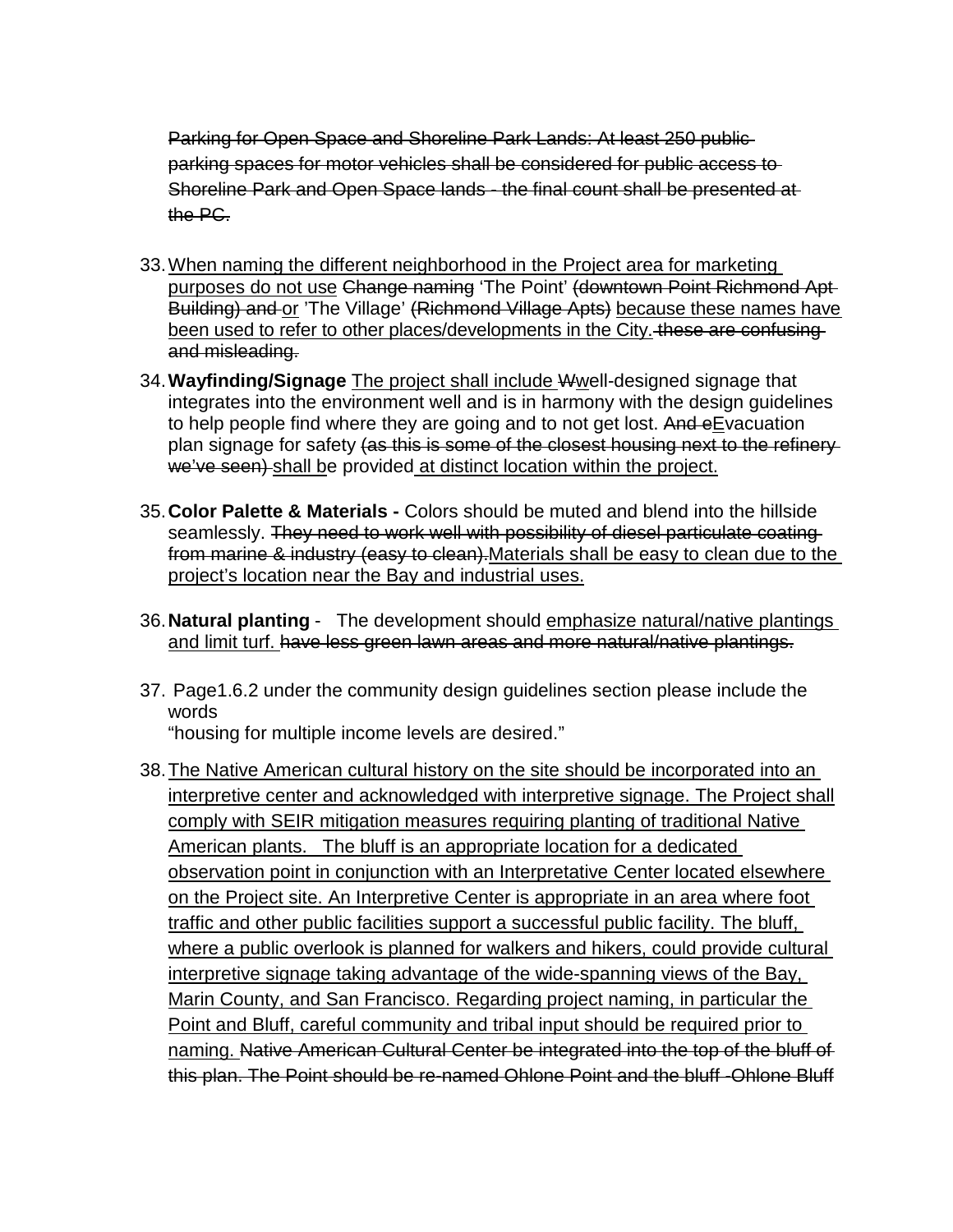39.**Addition to lighting guidelines**: Add - no outdoor light should have a color temperature greater shall be brighter than 3000 K and all path and landscape lighting shall be directed downward and all exterior sconces shall be shielded and the light bulb shall not be visible. Pathway lighting for parks shall not interfere with nighttime navigation with water traffic.

# **FIRE**

- 40. The furthest projection of the exterior wall of a building shall be accessible from within 150 ft of an approved Fire Department access road and water supply as measured by an unobstructed route around the exterior of the building. (CFC 503.1.1)
- 41. Dead ends exceeding 150 feet in length require an approved Fire Department turnaround (45' radius cul-de-sac or city standard hammerhead). CFC 503.2.5
- 42. All turning radii for fire access shall be designed as 25' inside and 45' outside. CFC 503.2.4
- 43. Roads used for Fire Department access generally shall have an unobstructed width of not less than 26'. Where topographic or other site constraints limit roadway width on roads used for fire access, access to shoulder and/or sidewalk shall be available for use in an emergency. Roads used for Fire Department access shall have an unobstructed vertical clearance of 13'6" or more. CFC 503.2.1
- 44. When access roads are divided by a median and two lanes of one way traffic exist, the minimum single lane width may be reduced to 16 feet.
- 45. Fire lanes provided for aerial ladder/truck rescue operations around buildings four (4) or more stories in height shall have their clear access portion from a distance of thirty (30) feet for the closest portion of the fire lane to a distance of fifty (50) feet for the most distant portion of the fire lane in respect to the building perimeter walls.
- 46. Fire Apparatus access roads shall be designed and maintained to support the imposed loads of fire apparatus and shall be surfaced so as to provide allweather driving capabilities (minimum 74,000 lbs.). CFC 503.2.3
- 47. Fire Department access roadways having a grade of between 16 percent and 20 percent shall be designed to have a finish surface of grooved concrete sufficient to hold a 45,000 pounds traction load. The grooves in the concrete surface shall be  $\frac{1}{2}$  inch wide by  $\frac{1}{2}$  inch deep and 1  $\frac{1}{2}$  inch on center and set at a30 to 45 degree angle across the width of the roadway surface. No grade shall exceed 20 percent, nor shall the cross slop exceed 8% unless authorized writing by the fire code official.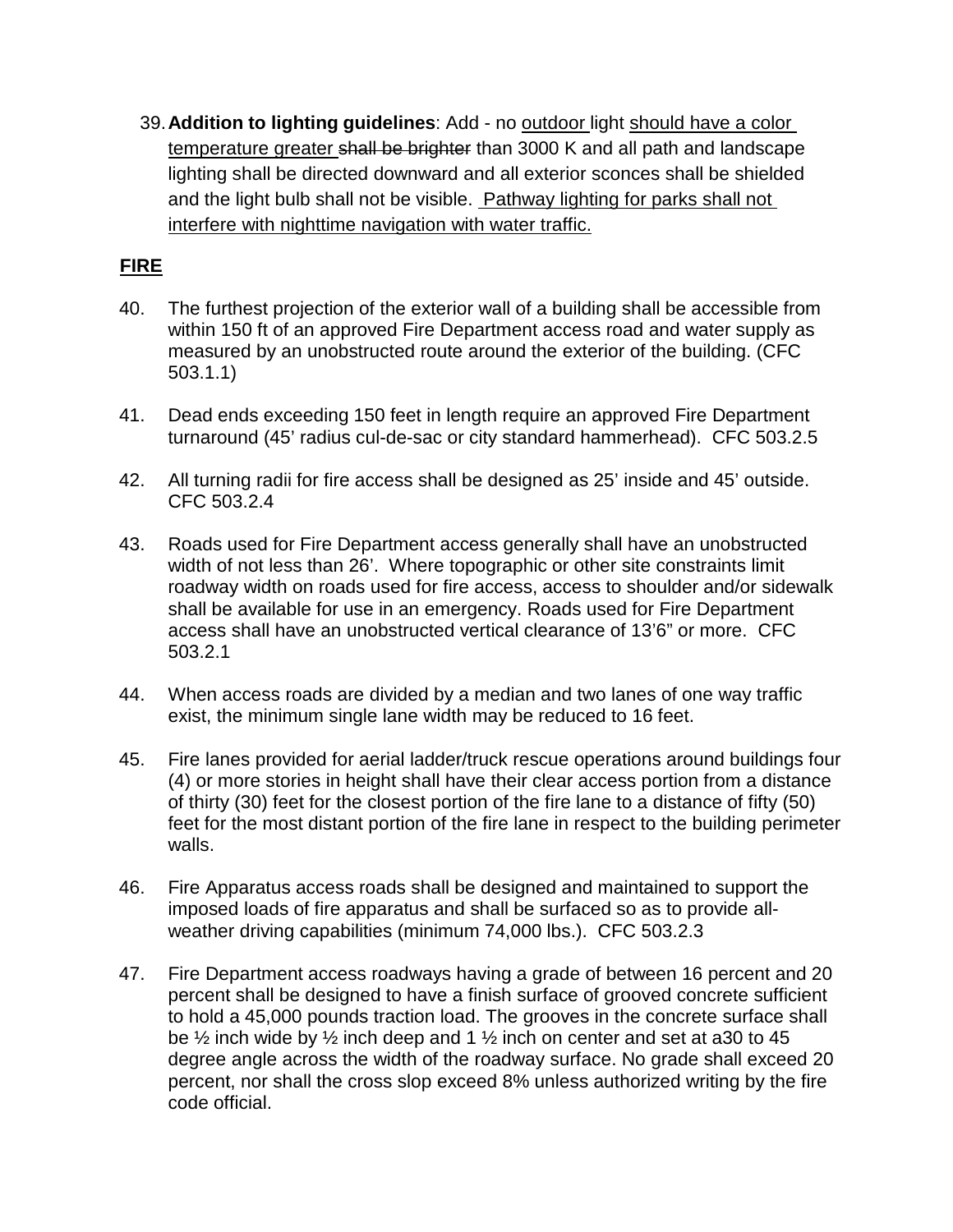- 48. Provide a secondary access. The chief is authorized to require two means of access for sites serving more than 30 one or two family dwelling units or more than 200 multi-family dwelling units and/or when it is determined by the chief that access by a single road might be impaired by vehicle congestion. CFC Appendix D106 and 107
- 49. Provide the required fire hydrants in accordance with CFC 507 and Appendix B, Section B105. In addition local amendments Section 4908.5 (Water Supply) fire hydrants within Very High Fire Hazard Severity Zone shall be spaced every 300 feet and shall have a fire flow of 2500 gallon per minute or a fire flow approved by the Fire Chief.

*Note: Appendix B, Table B105.1(2) has been amended by the City of Richmond so that the maximum amount of fire flow reduction is limited to 50% of the required GPM of Table B105.1 (2). The minimum fire flow requirement shall not be less than 2,500 GPM per local code amendment section 4908.5.*

- 50. Fire service mains shall not cross property lines unless a reciprocal easement agreement is provided.
- 51. A reciprocal ingress egress agreement shall be provided for review by City Attorney for all shared driveways being used for Fire Department access.
- 52. Maintenance agreements shall be provided for the interior roadways of the proposed complex and for the fire protection systems. The agreement shall be record with the Public Recorders Office having jurisdiction and shall provide for the following:
	- a. Provisions for the necessary repair and maintenance of the roadway surface
	- b. Removal of vegetation overgrowing the roadway and infringing on the roadway clear vertical height of thirteen feet six inches (13'6") and/or width of twenty feet (26')
	- c. Provisions for the maintenance, repair, and/or replacement of NO PARKING-FIRE LANE signage or striping
	- d. Provisions for the necessary repair and maintenance of vehicle and pedestrian access gates and opening systems
	- e. Unrestricted use of and access to the roadways covered by the agreements.
	- f. Provisions for the control of vehicle parking in prohibited areas and a mechanism for the removal of vehicles illegally parked.
	- g. Maintenance and timely repair of all fire protection systems, including but not limited to hydrants, fire alarm systems and fire sprinklers.
- 53. Timing and Installation. When fire protection, including fire apparatus access roads and water supplies for fire protection, is required to be installed, such protection shall be installed and made serviceable prior to and during the time of construction. CFC 501.4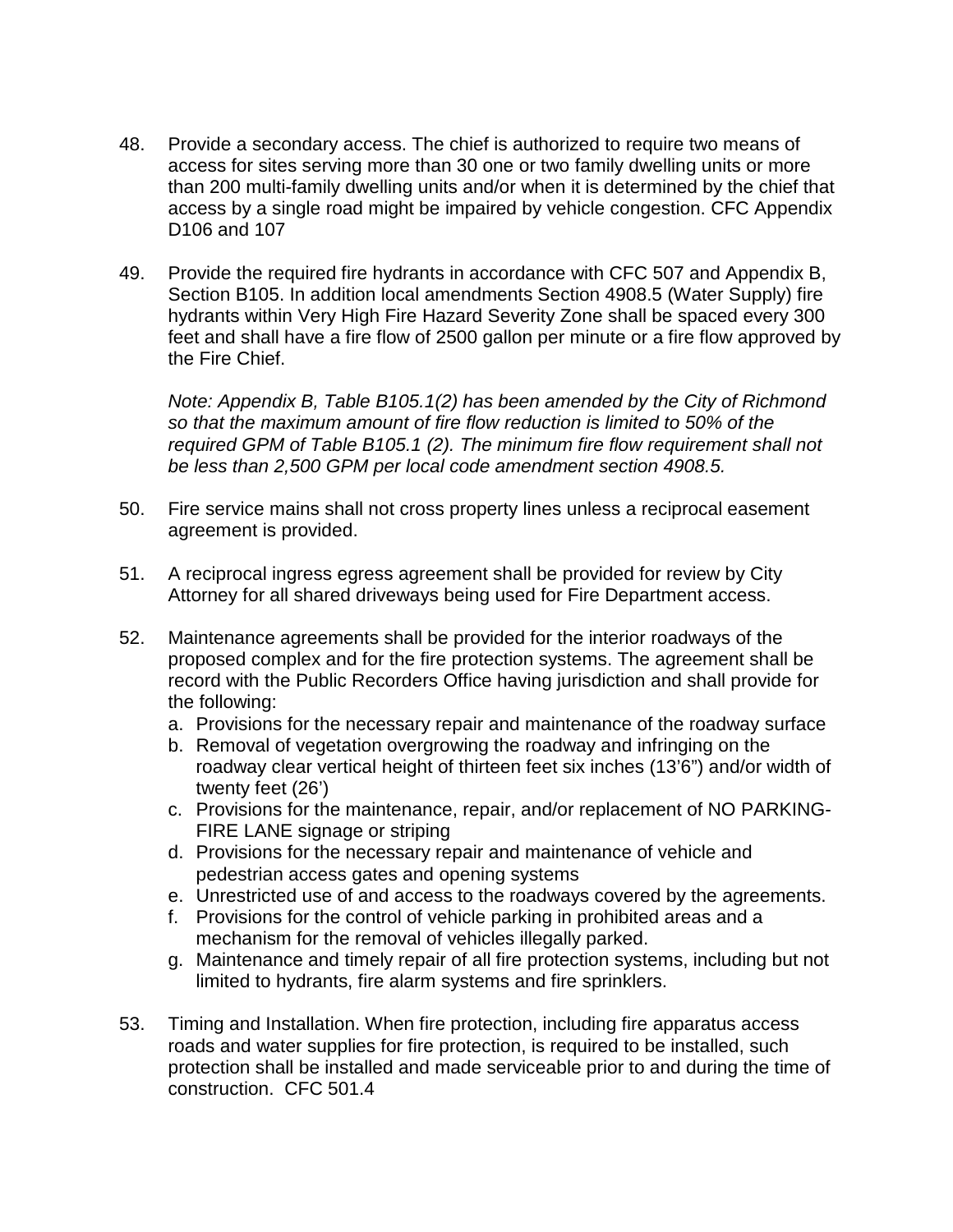- 54. Provide a water flow test. (Make arrangements through EBMUD). CFC 507.4
- 55. Provide appropriate Knox access for site. CFC Section 506
- 56. An automatic fire sprinkler system shall be installed in any portion of a building when the floor area of the building exceeds 5,000 square feet for Occupancy Groups A, B, E, F-1, S, Group M occupancies exceeding 1,500 square feet, all buildings with 3 stories or more than 35' in height (as measured in accordance with CBC Chapter 5 CFC), all structures within the VHFHSZ areas of Richmond City, any structure that requires a fire flow in excess of 2,000 GPM and all R Occupancies. Fire Code Amendments 903.2
- 57. Locate and identify Fire Department Connections (FDCs) no further than 100 feet from a fire hydrant and not more than 30 feet from a paved roadway.
- 58. Any building three (3) stories in height shall have a Class I standpipe installed that is interconnected with the fire sprinkler system. Except in the case where the stairway is located internally for each individual dwelling unit being served for multi-family buildings. CFC Fire Code Amendments 905.3.1 (2)
- 59. Per the most recently adopted California Residential Code, all new residential construction including 1 and 2 family dwellings and townhouses shall be provided with an approved NFPA 13 D sprinkler system.
- 60. Minimum gate width shall provide 20 feet clear access. Gate shall have AC power and be provided with Key override switch (Knox). For gates that do not fail safe in the open position upon loss of AC power or are provided with battery back-up power, an approved pedestrian gate shall be installed within 10 feet of all vehicle gates. An approved key box (Knox) shall be installed at least 48 inches above grade on the outside of the gate. It shall be provided with a key to open the pedestrian gate.
- 61. Emergency Responder Radio Coverage may be required. Testing shall be conducted by an authorized technician to verify compliance with section 510, CFC. This test shall verify that building will support the City of Richmond Fire Department Radio Communication System. This test shall be performed once all computers, electronics and/ or wireless systems and etc. have been installed.
- 62. Construction method and requirements within the established limits shall comply with the wildfire protection building construction requirements contained in the California Building Standards Code including the following:
	- a. California Building Code Chapter 7A
	- b. California Residential Code Section R327.
	- c. California Reference Standards Code Chapter 12-7A
	- d. City of Richmond Local Amendments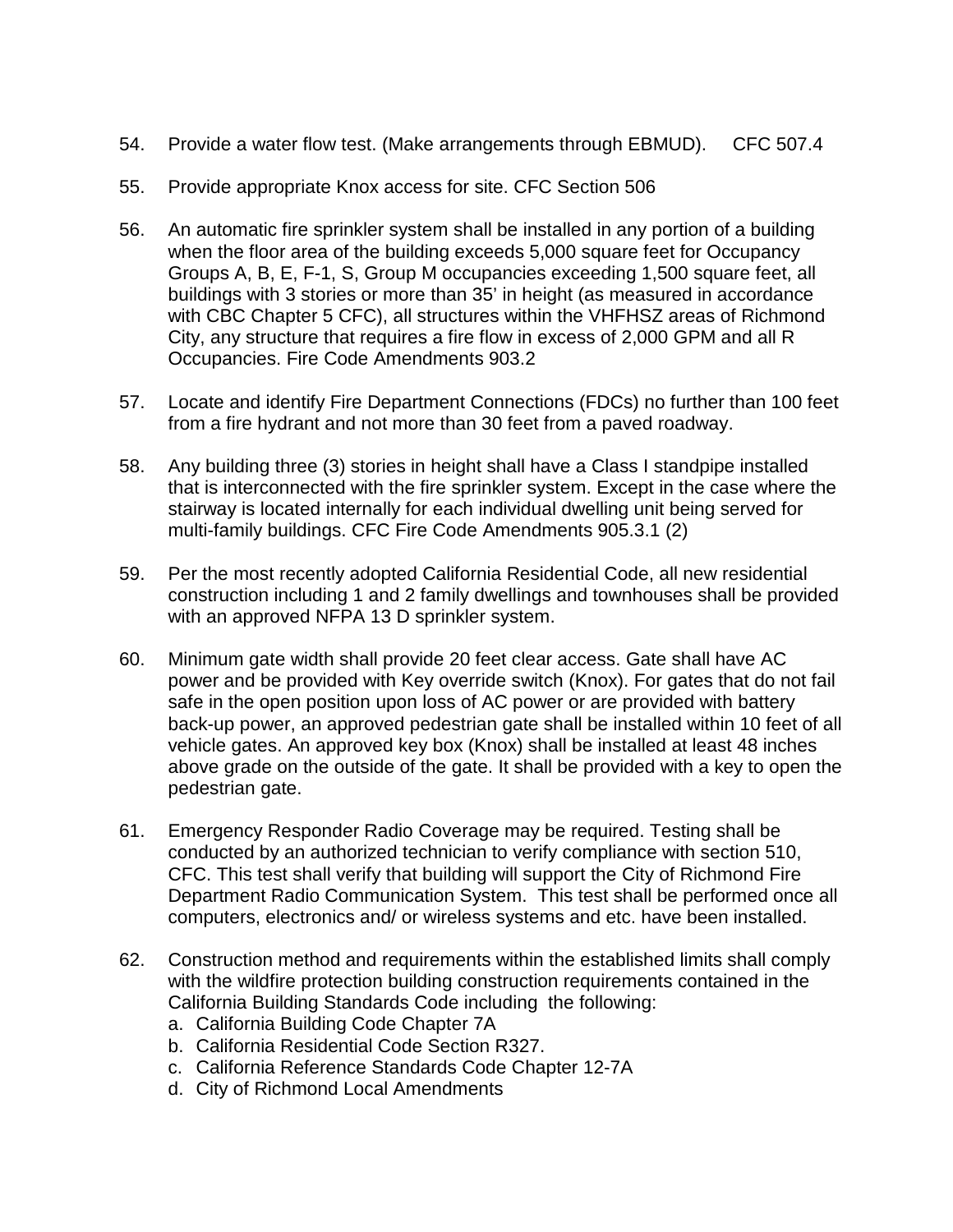- e. Any other applicable amendments.
- 63.The Planned Area District on Table 1.050- L10 shall be added as follows: A Conditional Use Permit for Hotel and Motel use may only be granted upon determination that the proposal conforms to the general use permit criteria and to all of the following additional use permit criteria:

1. That the proposal considers the impact of the employees of the hotel or motel on the demand in the City for housing, public transit, and social services. 2. If known, the proposed operator of the facility shall be identified as part of the project description at the time of application.

- 64.The developer agrees to reimburse the City for all costs related to completing the annual review of the Development Agreement.
- 65.All of the mitigation measures and improvement measures set forth in the certified Point Molate Mixed-Use Development Project Subsequent Environmental Impact Report (State Clearinghouse No. 2019070447) and Mitigation Monitoring and Reporting Program are hereby incorporated by reference and implementation of them is included as a condition of approval of this project. Project proponent shall reimburse the City for costs related to monitoring the project's compliance with applicable MMRP measures.
- 66.Prior to the approval of any permits, including building and grading permits for the Project or Offsite Improvements if permits for the Offsite Improvements are issued separately from or prior to the building permits for the Project, Developer shall, at its sole cost and expense, prepare and submit to City for approval, a plan for funding the operation and maintenance of: (a) the Project's internal streets and (b) the Offsite Improvements (the "Project O&M Plan"). The Project O&M Plan shall be solely Developer/Project funded using financing mechanisms that may include CFD/Assessment District and/or Master Owner Association funding.
- 67.The applicant shall have street improvement plans prepared for all work in the public right of way by a licensed civil engineer and obtain Department of Public Works approval prior to the issuance of the encroachment permit or subdivision improvement plans.
- 68.Applicant shall indemnify, defend and hold harmless the City, its Council, Planning Commission, advisory boards, officers, employees, consultants and agents (hereinafter "City ") from any claim, action or proceeding (hereinafter "Proceeding") brought against the City to attack, set aside, void or annul the City's actions regarding this project and its supporting California Environmental Quality Act document, including any mitigation monitoring program, but excluding any approvals governed by California Government Code Section 66474.9. This indemnification shall include, but not be limited to, damages, fees and/or costs awarded against the City, if any, and costs of suit, attorney's fees and other costs, liabilities and expenses